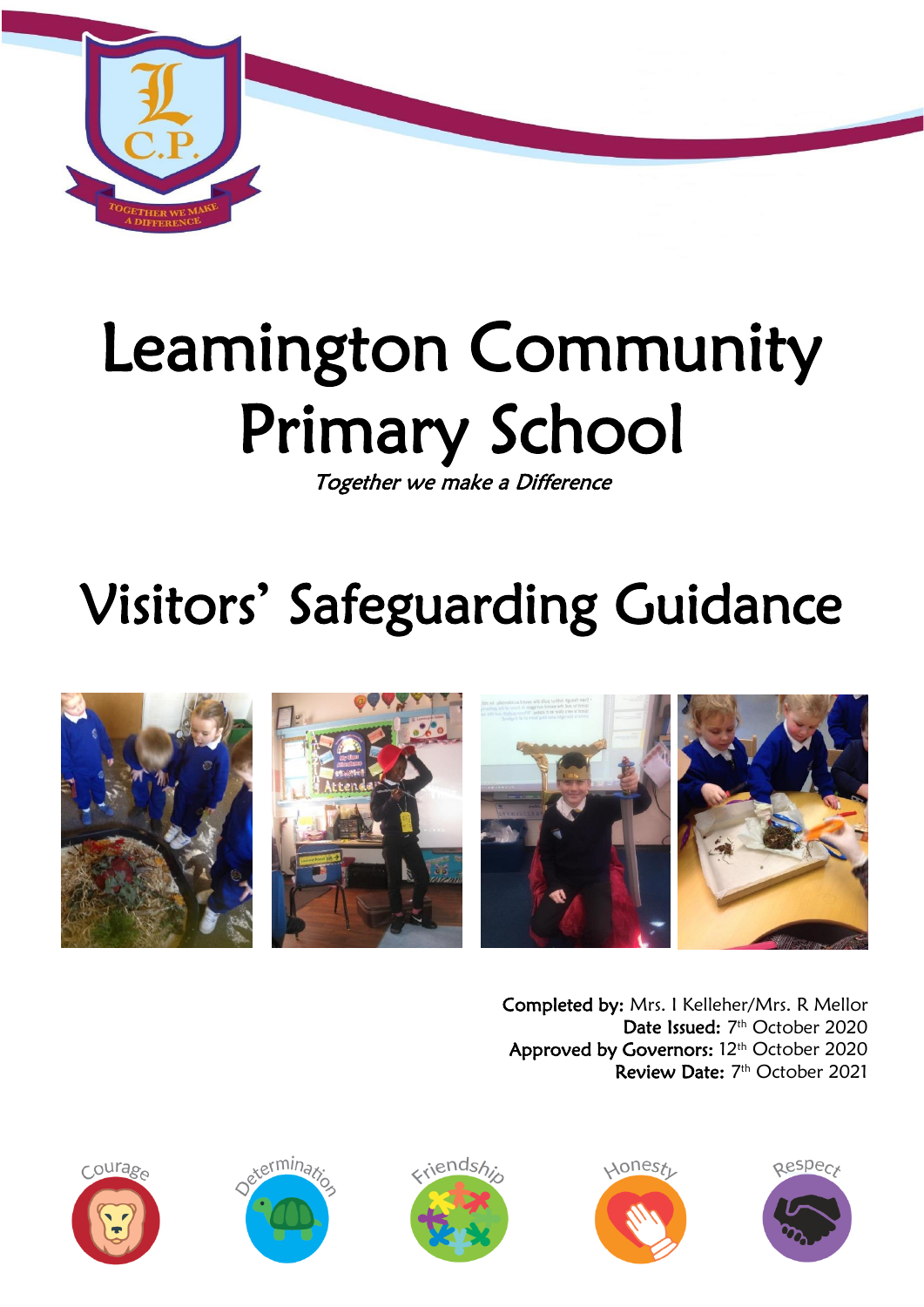#### **Leamington CP School: Safeguarding Guidance for Visitors**

Our school is committed to safeguarding children and promoting children's welfare and expects all staff, governors, volunteers and visitors to share this commitment and maintain a vigilant and safe environment. It is our willingness to work in a safe manner and challenge inappropriate behaviour that underpins



this commitment. By signing in and out of the visitors' book / e-portal you are agreeing to follow the advice within this leaflet. All visitors must wear the visitor's badge provided by reception. An adult without a badge will be accompanied to the school's reception to confirm they have signed in.

#### **Visitors must be accompanied at all times by a member of the school staff.**

**Unsupervised visitors:** If your visit involves unsupervised contact with young people you will be asked to show the photographic ID badge provided by your employer and written confirmation that you have an Enhanced DBS Certificate including a Barred List Check. You may be required by the school to present your Enhanced DBS Certificate. We will not make a copy of your certificate. We will simply note the level of the check undertaken. You will also need to read and understand the school's Code of Conduct for Adults and Part 1 of the DfE's Guidance, 'Keeping Children Safe in Education'. The school's Child Protection Policy is available on the school's website.

### **If you have ANY concerns about a child's welfare or wellbeing or have a concern about the behaviour of any adult within the school towards a child:**

- Discuss your concerns without delay with the Designated Safeguarding Lead or the Headteacher or a member of the safeguarding team (details listed below);
- Remember it is important to share your concerns even if you are unsure;
- Anyone (in emergencies or if they need to) can make a referral directly to Children's Services;
- The Local Authority Designated Officer (L.A.D.O.) for managing allegations against staff and volunteers can be contacted via Children's Services;
- The school office can provide you with a copy of the school's procedures for managing allegations against staff and volunteers.

#### **If a child makes a disclosure to you:**

- Do not investigate but report it immediately to the Designated Safeguarding Lead, Deputy Designated Safeguarding Lead or another member of the senior staff at the school;
- Avoid being shocked or embarrassed;
- Listen to the child without interrupting them;
- Do not promise to keep a secret;
- Do not ask the child any leading questions;
- Reassure them that 'it is not their fault and they have done the right thing to tell you';
- Immediately following the disclosure, report your concerns to the Designated Safeguarding Lead (details listed below) and write down what the child said using the child's own words and phrases. Complete this report using CPOMS if you have access or on paper if not, and give to the DSL;
- Consider how best to manage your own feelings;